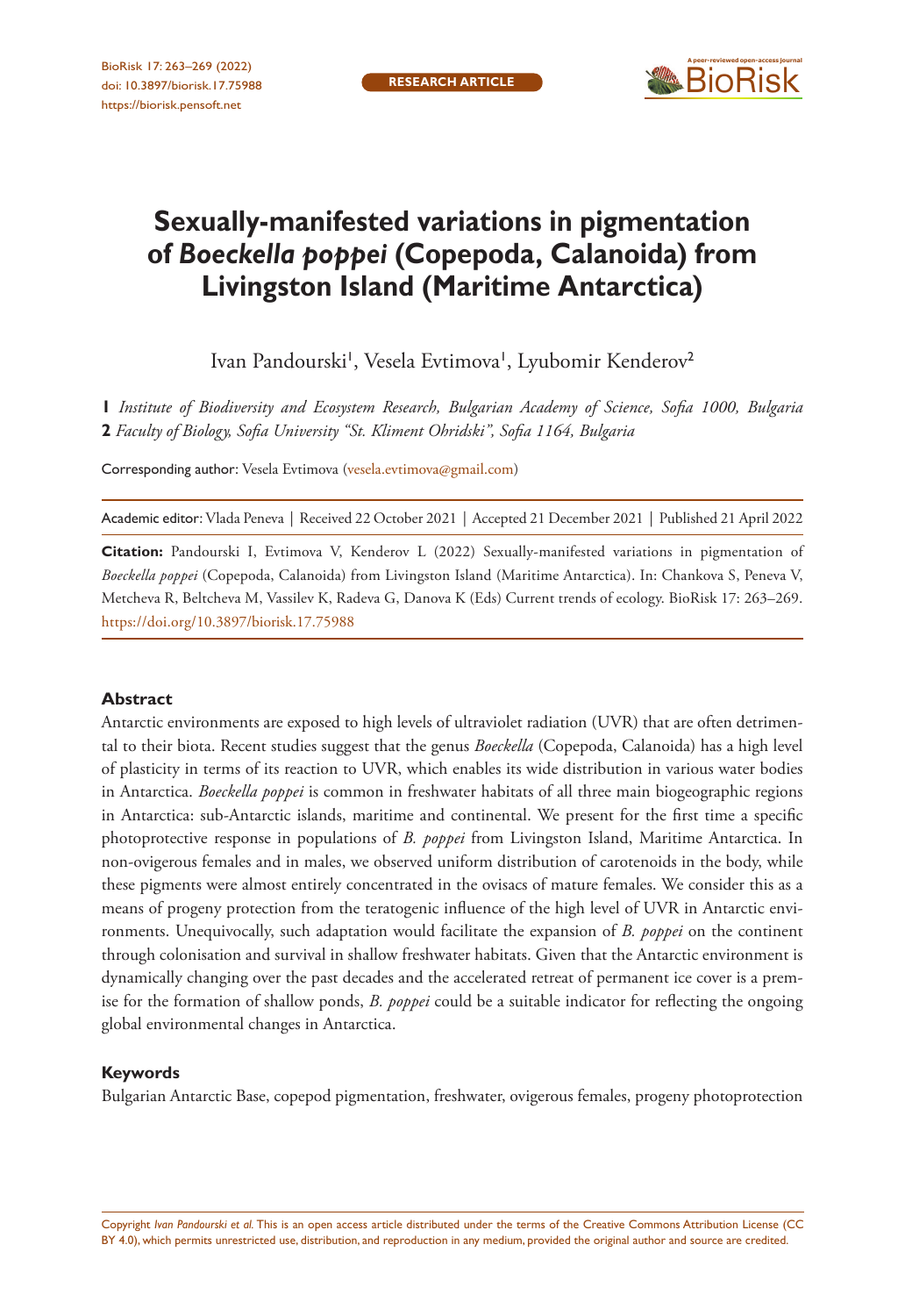## **Introduction**

Solar radiation is an essential modulator of the functioning of natural ecosystems (Wetzel 2003). Ambient levels of biologically-damaging ultraviolet radiation (UVR) have been rising in aquatic systems in Polar Regions (Karentz and Bosch 2001; Perin and Lean 2004). During the  $20<sup>th</sup>$  century, the release of anthropogenic contaminants increased the potential for photoactivated toxicity in these aquatic systems, triggering the organisms to develop mechanisms to minimise phototoxic damage (Diamond 2003).

The calanoid copepod *Boeckella poppei* (Mrázek, 1901) is widely distributed in freshwater habitats in the three main biogeographic regions in Antarctica: sub-Antarctic islands, maritime and continental Antarctica (Maturana et al. 2019). On Livingston Island, the species has been reported from the Hurd Peninsula (Pandourski and Apostolov 2004) and in most of the 15 studied lakes on the Byers Peninsula (Toro et al. 2007). During the last 25 years, owing to the environmental changes and the climate change-driven expansion of permanent ice-free habitats, *B. poppei* colonised many newly-formed temporary shallow water bodies in the north-west part of the Hurd Peninsula (Evtimova et al. 2021).

*Boeckella poppei* is known to have a wide plasticity to the specific polar environmental conditions, a result of various adaptations, including carotenoid pigmentation (Byron 1982) and photoprotection through the use of ''sunscreen'' compounds, for example, mycosporine-like amino acids (Rocco et al. 2002). Nevertheless, the population of *B. poppei* from Livingston Island demonstrates relatively high morphological variability and teratology (Pandourski and Chipev 1999; Pandourski and Evtimova 2009).

Here, we describe for the first time a sexually-manifested variation of pigmentation in *B. poppei*, inhabiting shallow temporary freshwater ponds on permafrost sediments.

#### **Material and methods**

We sampled two adjacent temporary turbid freshwater shallow ponds (with coordinates 62.63622°S, 60.35117°W and an altitude of 23 m a.s.l.) on 07.02.2020. The ponds were situated on permafrost sediments; dense and thick flocculation of microalgae and diatoms covered the ponds' bottom and edges (Fig. 1). The water transparency was very low due to colloidal inorganic particles, originating from glacier activity. Their depths did not exceed 10–12 cm, allowing solar radiation to penetrate to the bottom of the ponds. The bottom of the ponds was covered with a layer of fine inorganic particles and cobbles a few cm deep.

Basic physical and chemical characteristics of the water (Table1) were measured using hand-held oximeter Oxi 300i with DurOx 325 electrode and conductometer Cond 330i with KLE 325 electrode (WTW, Germany).

The specimens of *B. poppei* were collected with a hand-held net (50 μm mesh size) after intensive mixing of the water. They were transported alive to the laboratory of the Bulgarian Antarctic Base, immobilised in highly diluted ethanol and photographed.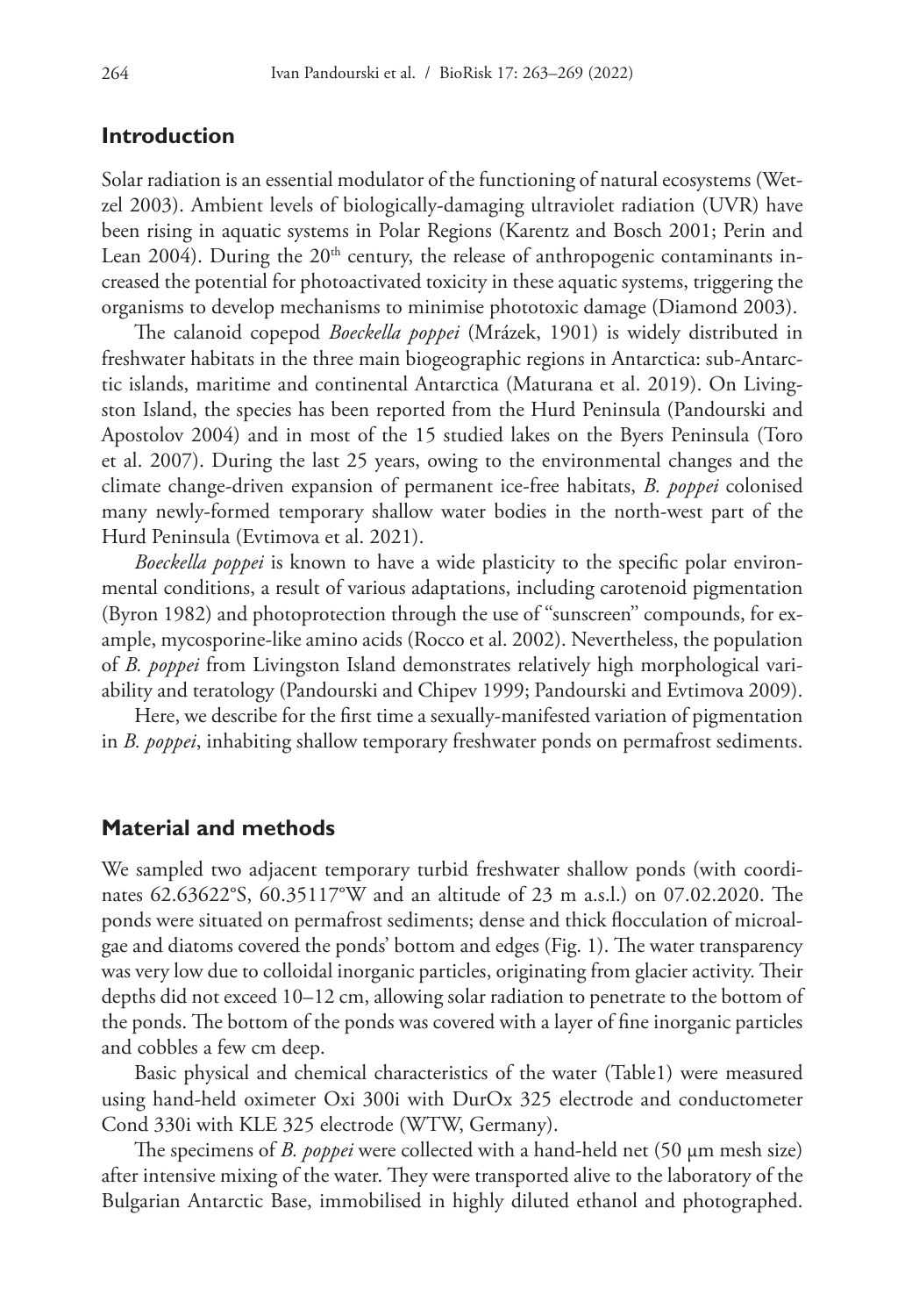

**Figure 1.** General view of pond 1 (**a**) and flocculation of microalgae and diatoms in pond 2 (**b**). Photo: I. Pandourski.

**Table 1.** Basic characteristics of the two ponds.

| Pond | Area              | Water temperature     | Salinity | Oxygen      |               | Conductivity       |
|------|-------------------|-----------------------|----------|-------------|---------------|--------------------|
|      | (m <sup>2</sup> ) | $({}^{\rm o}{\rm C})$ | $(\%0)$  | $(mg.dm-3)$ | (0/0)         | $(\mu S. cm^{-1})$ |
|      | $10 - 12$         | . 0                   | 0.00     | 0.4         | $\rightarrow$ | ٥Ž                 |
|      | )—0               | 7.1                   | 0.00     |             | -81           |                    |

Males, copepodites and females (ovigerous and non-ovigerous) were separated, based on the level of their morphological development and the morphological features typical for the species following published descriptions of the species (e.g. Bayly 1992). Body pigmentation was assessed visually in circa 100 individuals (males and females) from each pond. The basic morphometric characteristics of males and females in a population from Livingston Island are presented in Pandourski and Chipev (1999).

# **Results**

We observed clearly manifested differences in body pigmentation of ovigerous females vs. adult males, non-ovigerous females and copepodites of *B. poppei*. The body of ovigerous females was depigmented, almost transparent, while their egg sacs were from red to dark orange. Ingested algae with a high concentration of pigments were clearly visible in their gut content (Fig. 2). Of the studied specimens, all mature females exhibited the described colouration. The body of males and non-ovigerous females was dark orange or red-coloured due to the even distribution of pigments (Fig. 3).

# **Discussion**

We describe for the first time sexually-manifested pigmentation of *B. poppei*. Pigments were evenly distributed throughout the body of all specimens, except for mature ovigerous females, where they were concentrated in the egg sacs. Reddish colouration in copepods is caused by different carotenoids synthesised from the β-carotene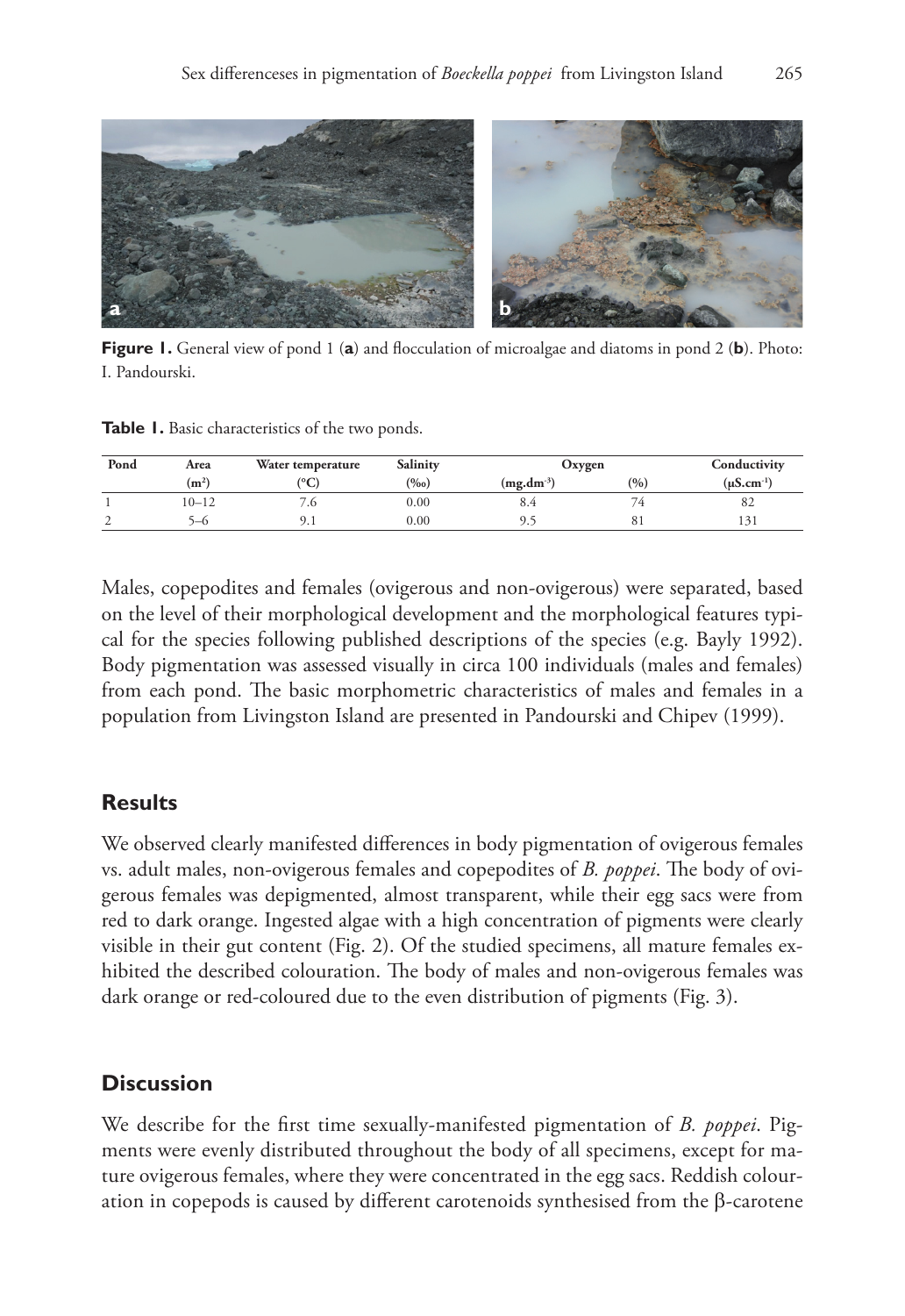

**Figure 2.** Depigmented, almost transparent body of mature females of *Boeckella poppei* with intensely pigmented ovisacs (above) and males with evenly pigmented bodies (below). Photo: L. Kenderov.



**Figure 3.** *Boeckella poppei*: two evenly pigmented males and one non-ovigerous female (**a**) and a mature female with almost transparent body and intensely pigmented ovisacs (**b**). Photo: L. Kenderov.

present in the algae used as a food source (Ringelberg 1980). One of the functions of this pigmentation is photoprotection. The synthesis of photoprotective compounds in the body of copepods is amongst the most important strategies to avoid the damaging effect of UVR in the Antarctic (Rocco et al. 2002) and high- latitude environments (Hansson 2004), as well as in alpine lakes (Tartarotti et al. 1999; Tartarotti et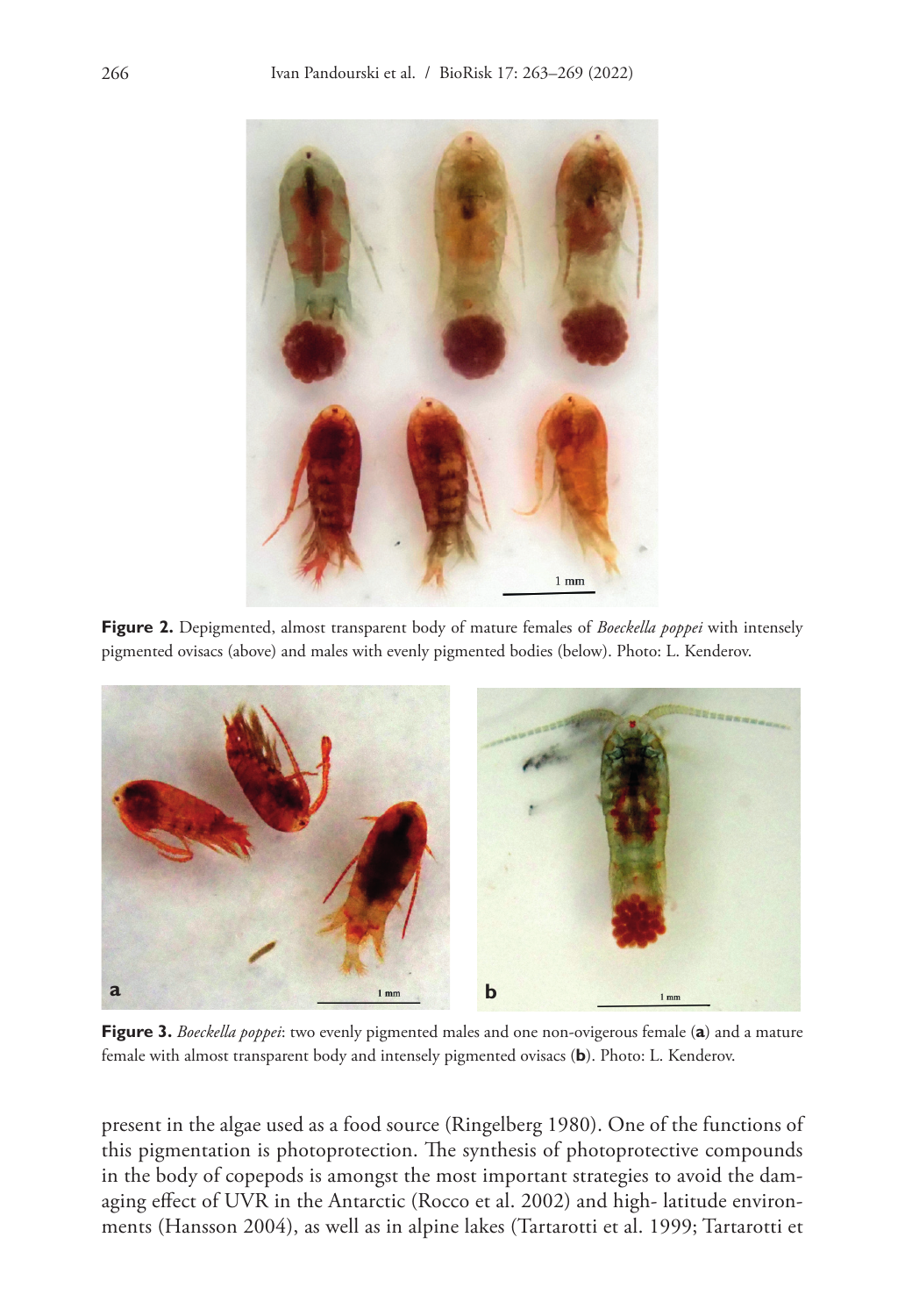al. 2017). Sommaruga (2010) established very high carotenoid concentrations (free astaxanthin) in calanoid copepods from clear fishless Himalayan alpine lakes. The concentrations of carotenoids in these copepods were inversely related to the lake depth refuge, while the lowest concentrations were found in copepods from a turbid glacier-fed lake.

The studied populations of *B. poppei* from Livingston Island inhabit small shallow turbid ponds. There the photoprotective strategy of migration to the deeper water layers was not possible as the depth of the ponds was only 5–12 cm and, despite the high turbidity of the water, the calanoids were likely exposed to the action of the UVR. In shallow ponds and lakes, the carotenoid pigments are known to play an important photoprotective role. According to Rocco et al. (2002), only the presence of photoprotection could be demonstrated in populations of *B. poppei* from the studied lakes on the Antarctic Peninsula, while the limited efficiency of enzymatic DNA repair mechanisms could be related to the low temperatures prevailing in Antarctic lakes.

In Antarctica, the life cycle of copepods in temporary ponds is controlled by the alteration between liquid water and ice and only few species can survive in these harsh conditions (Pociecha and Dumont 2008). Ovogenesis is one of the most sensitive stages in their life cycles as the damaging and teratogenic effect of UVR could cause morphological abnormalities incompatible with the survival of the individual. We consider the concentration of practically the whole amount of the accumulated pigments (as implied by the intensity of the colouration) into the ovisacs of females of *B. poppei* a specific strategy to protect progeny from the damaging UVR in the dynamically changing Antarctic environmental conditions over the past decades, enhancing the survival of individuals and expanding the range of this species.

## **Conclusions**

The observed phenomenon of concentrating of carotenoid pigments in eggs of ovigerous females demonstrates the plasticity of *B. poppei* to survive in habitats exposed to high UVR. Further studies are needed to establish the type of the pigments and the mechanisms of their accumulation in the ovisacs. We suggest this pigmentation is a strategy for avoiding the teratogenic effects of UVR and for progeny protection. This, in turn, is facilitating the expansion of *B. poppei* in Antarctica through colonisation and survival in freshwater habitats, newly formed after the retreat of permanent ice cover. Thus, *B. poppei* could be a suitable indicator for reflecting the ongoing global environmental changes in Antarctica.

## **Acknowledgements**

The authors are grateful to the National Center of Polar Research, Bulgarian Antarctic Institute and the staff of the 28<sup>th</sup> Bulgarian Antarctic Expedition for their logistic support and Prof. D.Sc. Ch. Pimpirev and D. Mateev.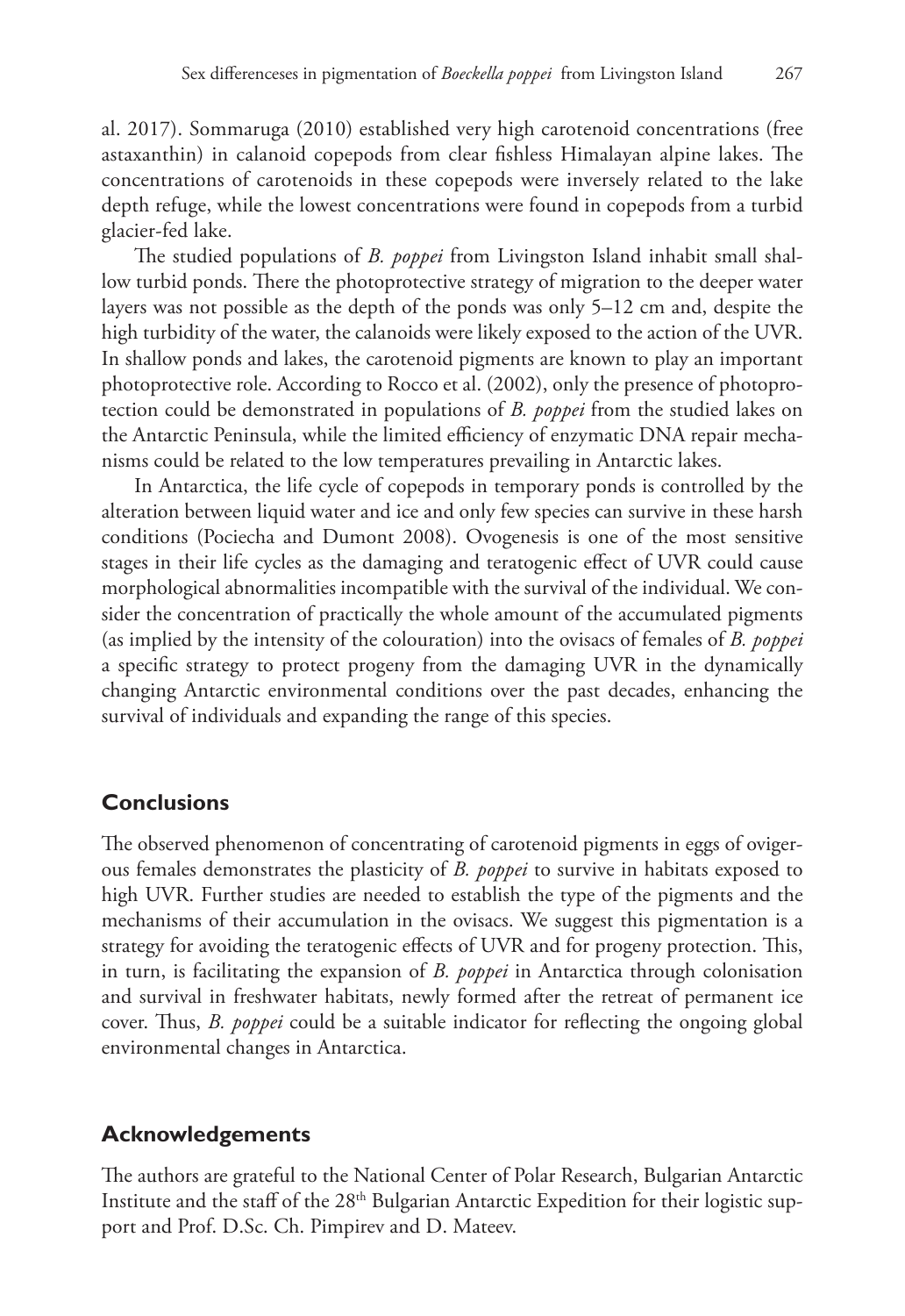This study was funded through the National Program for Polar Studies, Polar Research Funding: projects # 70.25-178/22.11.2019, 70.25-177/22.11.2019 and 70-25- 68/03.08.2021.

# **References**

- Bayly IAE (1992) Fusion of the genera *Boeckella* and *Pseudoboeckella* (Copepoda) and revision of their species from South America and sub-Antarctic islands. Revista Chilena de Historia Natural 65: 17–63.
- Byron ER (1982) The adaptive significance of calanoid copepod pigmentation: A comparative and experimental analysis. Ecology 63(6): 1871–1886. <https://doi.org/10.2307/1940127>
- Diamond SA (2003) Chapter 7: Photoactivated toxicity in aquatic environments. In: Helbling EW, Zagarese H (Eds) UV effects in aquatic organisms and ecosystems. Manchester: The Royal Society of Chemistry, John Wiley and Sons Incorporated, New York, 219–250. <https://doi.org/10.1039/9781847552266-00219>
- Evtimova V, Pandourski I, Kenderov L (2021) Distribution of *Boeckella poppei* (Copepoda: Calanoida) on the Livingston Island, Antarctica. 5<sup>th</sup> Balkan Scientific Conference on Biology April 2021, poster.<http://doi.org/10.5281/zenodo.4646968>
- Hansson L-A (2004) Plasticity in pigmentation induced by conflicting threats from predation and UV radiation. Ecology 85(4): 1005–1016. <https://doi.org/10.1890/02-0525>
- Karentz D, Bosch I (2001) Influence of ozone-related increases in ultraviolet radiation on Antarctic marine organisms. American Zoologist 41(1): 3–16. [https://doi.org/10.1093/](https://doi.org/10.1093/icb/41.1.3) [icb/41.1.3](https://doi.org/10.1093/icb/41.1.3)
- Maturana CS, Rosenfeld S, Naretto J, Convey P, Poulin E (2019) Distribution of the genus *Boeckella* (Crustacea, Copepoda, Calanoida, Centropagidae) at high latitudes in South America and the main Antarctic biogeographic regions. ZooKeys 854: 1–15. [https://doi.](https://doi.org/10.3897/zookeys.854.29614) [org/10.3897/zookeys.854.29614](https://doi.org/10.3897/zookeys.854.29614)
- Pandourski I, Apostolov A (2004) Review on the free-living copepods (Crustacea) from the region of Bulgarian Antarctic base, Livingston Island. Bulgarian Antarctic Research: Life Sciences 4: 95–99.
- Pandourski I, Chipev N (1999) Morphological variability in a *Boeckella poppei* Mrazek, 1901 (Crustacea: Copepoda) population from a glacial lake on the Livingston Island (the Antarctic). Bulgarian Antarctic Research: Life Sciences 2: 83–92.
- Pandourski IS, Evtimova V (2009) Morphological variability and teratology of lower crustaceans (Copepoda and Branchiopoda) from circumpolar regions. Acta Zoologica Bulgarica 61(1): 55–67.
- Perin S, Lean DRS (2004) The effects of ultraviolet-B radiation on freshwater ecosystems of the Arctic: Influence from stratospheric ozone depletion and climate change. Environmental Reviews 12(1): 1–70.<https://doi.org/10.1139/a04-003>
- Pociecha A, Dumont HJ (2008) Life cycle of *Boeckella poppei* Mrazek and *Branchinecta gaini* Daday (King George Island, South Shetlands). Polar Biology 31(2): 245–248. [https://doi.](https://doi.org/10.1007/s00300-007-0360-5) [org/10.1007/s00300-007-0360-5](https://doi.org/10.1007/s00300-007-0360-5)